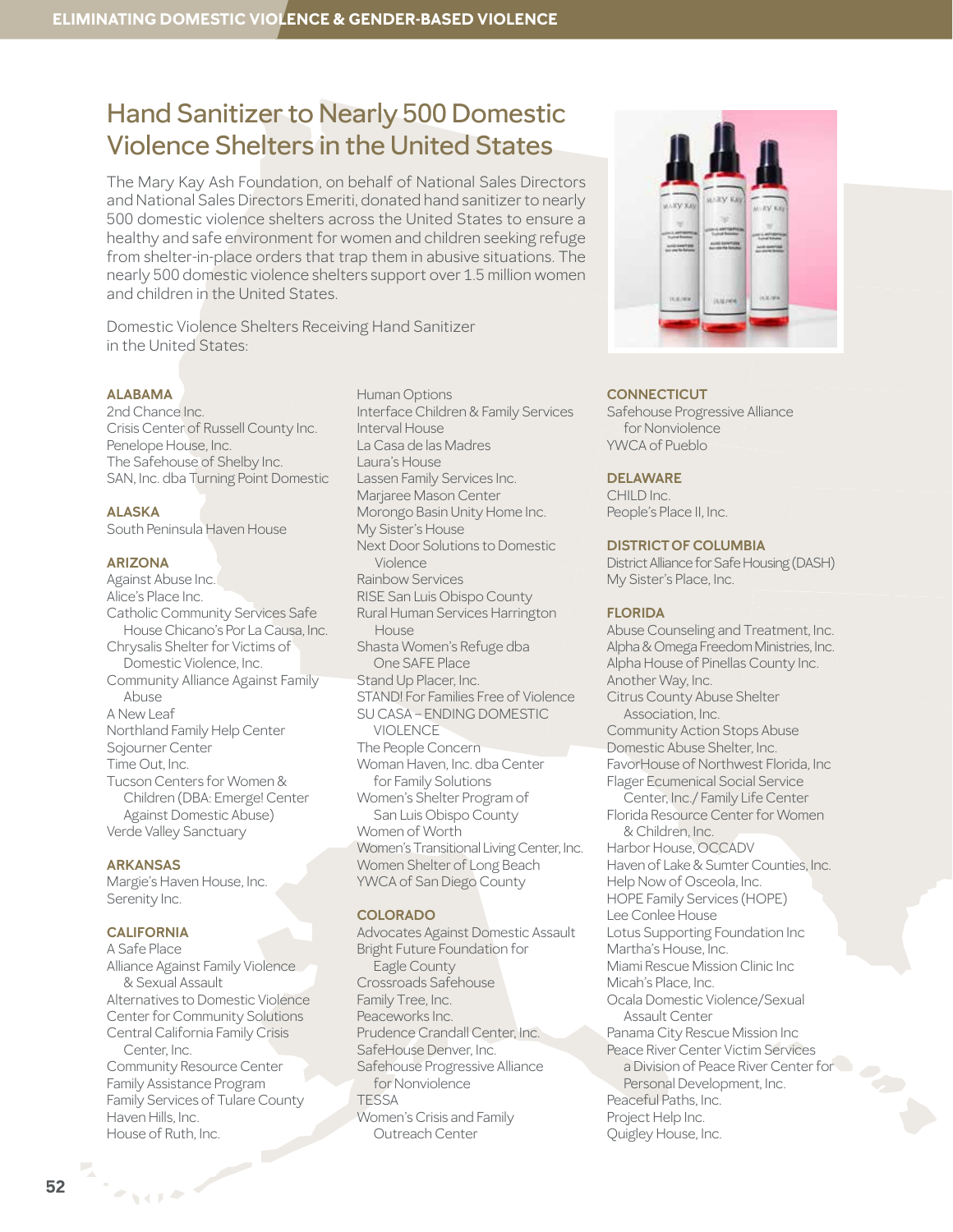Refuge House, Inc. Religious Community Services, Inc. Safe Place and Rape Crisis Center, Inc. (SPARCC) Safespace Inc Safety Shelter of St Johns County dba Betty Griffin House Salvare, Inc. Seminole County Victims' Rights Coalition, Inc. dba SafeHouse of Seminole Serene Harbor, Inc. Shelter House, Inc. South Brevard Women's Center, Inc. Sunrise of Pasco County, Inc, The Salvation Army The Salvation Army Brevard County Domestic Violence Program The Shelter for Abused Women & Children, Inc. The Women's Fund Miami-Dade Victim Response, Inc. Vivid Visions, Inc. Women in Distress of Broward County, Inc. YWCA of Greater Miami Dade Inc. YWCA of Palm Beach County, Inc.

## **GEORGIA**

Center for Pan Asian Community Services, Inc. CPACS Circle of Hope Crisis Line and Safe House of Central Georgia F.A.I.T.H. in Rabun County, Inc. Flint Circuit Council on Family Violence, Inc. Forsyth County Family Haven, Inc. / Family Haven Gateway House Halcyon Home for Battered Women, Inc. Hope Harbour Hospitality House for Women, Inc. Liberty House of Albany Noa's Ark, Inc. North Georgia Mountain Crisis Network, Inc Northwest Georgia Family Crisis Ctr. Partnership Against Domestic Violence Polk County Women's Shelter Project Safe Promise Place S.H.A.R.E. House, Inc SAFE Shelter Center for Domestic Violence Services SafeHomes of Augusta, Inc. Support in Abusive Family Emergencies, Inc. (SAFE) The Refuge Domestic Violence Shelter, Inc. **HAWAII**

Parents and Children Together Women Helping Women

**IDAHO** YWCA Lewiston, ID-Clarkston, WA

# **ILLINOIS**

A Safe Place/ Lake County Crisis Center ADV & SAS Apna Ghar, Inc. (Our Home) Courage Connection (DBA: The Center for Women in Transition) Crisis Center for South Suburbia Dove, Inc. Freedom House Guardian Angel Community Services Kankakee County Coalition Against Domestic Violence/Harbor House Mid Central Community Action (MCCA) Mutual Ground, Inc. Neapolitan Lighthouse Remedies Renewing Lives Safe Passage Sojourn Shelter & Services, Inc. South Suburban Family Shelter The Women's Center, Inc. Turning Point, Inc. Violence Prevention Center of Southwestern Illinois YWCA Evanston/North Shore

# **INDIANA**

Columbus Regional Shelter for Victims of Domestic Violence, Inc. Family Service Society, Inc. Safe Passage, Inc. St. Jude House, Inc.

# **IOWA**

Catholic Charities Domestic Violence and Sexual Assault Program Children & Families of Iowa (CFI) Domestic Violence Intervention Program

# **KANSAS**

BrightHouse, Inc. Family Crisis Center, Inc. Family Life Center of Butler County Liberal Area Rape Crisis and Domestic Violence Services, Inc Options, Inc. SafeHome, Inc St. Jude House, Inc. The Willow Domestic Violence Shelter YMCA Center for Safety and Empowerment

# **KENTUCKY**

GreenHouse17 Hope's Wings Domestic Violence Program Merryman House Domestic

Crisis Center Turning Point Domestic Violence Services, Inc. Women's Crisis Center

# **LOUISIANA**

Alpha Daughters of Zion Organization Capital Area Family Violence Intervention Center Faith House, Inc. Metropolitan Center for Women and Children Project Celebration/ Taylor House Safe Harbor

**MAINE**

Safe Voices

# **MARYLAND**

CASA Citizens Assisting and Sheltering the Abused, Inc. Family Crisis Center of Baltimore County, Inc. Family Crisis Resource **Center** Heartly House, Inc. HopeWorks of Howard County, Inc. House of Ruth Maryland Life Crisis Center, Inc. Mid-Shore Council on Family Violence The Sexual Assault Spouse Abuse Resource Center

# **MASSACHUSETTS**

Elizabeth Freeman Center, Inc. New Hope, Inc. South Middlesex Opportunity Council The Second Step Woman Shelter/Campaneros

# **MICHIGAN**

Bay Area Women's Center Domestic Violence Project, Inc EVE, Inc First Step - Western Wayne County Project on Domestic Assault Hillsdale County Task Force of Family Violence Domestic Harmony Resilience: Advocates for Ending Violence Shelter, Inc. Underground Railroad, Inc **WISE** Women's Aid Service, Inc Women's Resource Center for the Grand Traverse Area YMCA of Metropolitan Detroit - YMCA Interim House (Shelter) YWCA of Kalamazoo

# **MINNESOTA**

Committee Against Domestic Abuse, Inc. Cornerstone Advocacy Service Family Pathways Ruth's House of Hope, Inc.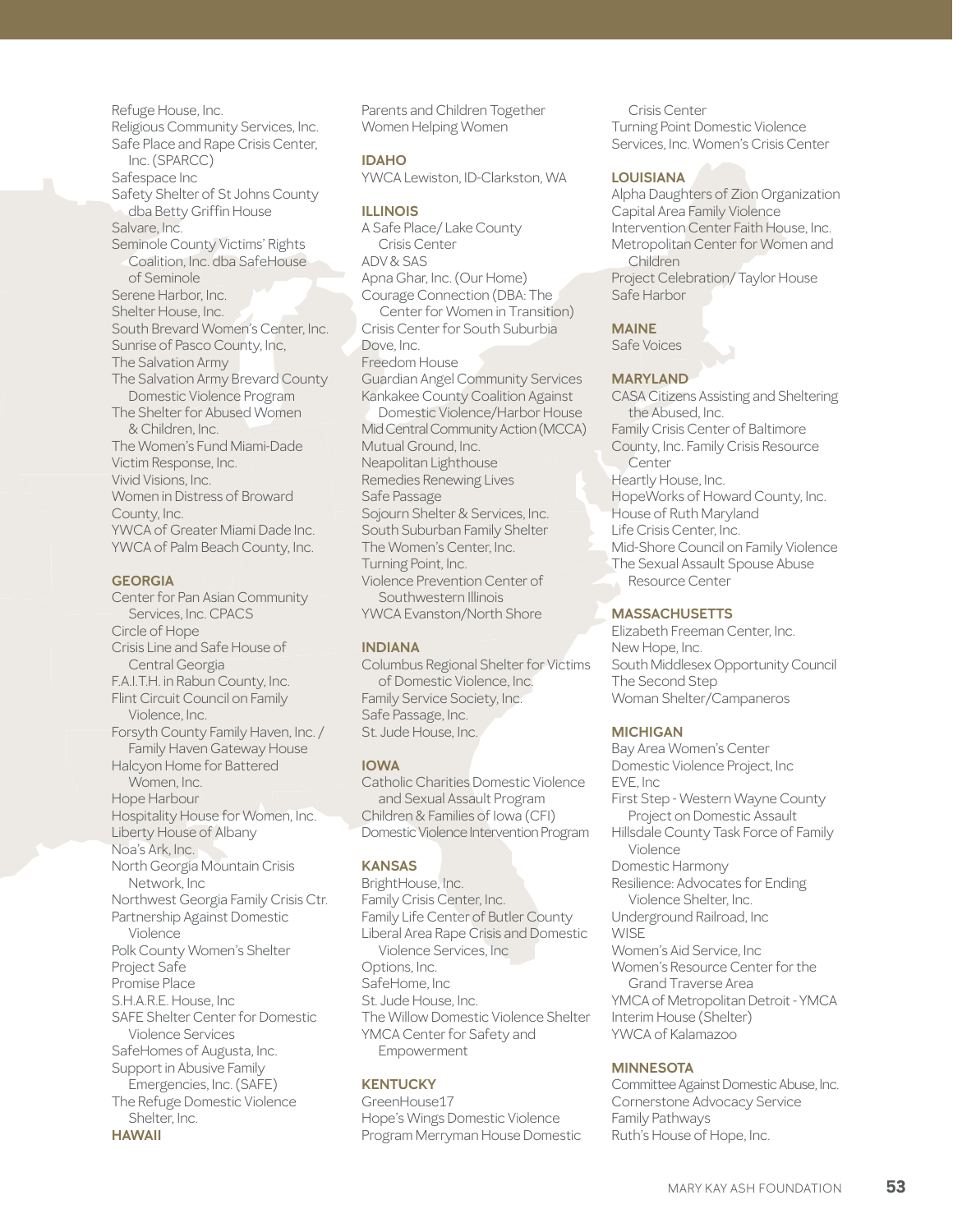Tubman Women of Nations

# **MISSISSIPPI**

Domestic Abuse Family Shelter, Inc. Gulf Coast Women's Center for Nonviolence The Center for Violence Prevention, Inc. / Resource Center Network

## **MISSOURI**

Citizens Against Domestic Violence COPE Inc. (DBA: Council to Prevent Domestic Violence Inc.) Family Violence Center Inc Hope House, Inc. Newhouse Rose Brooks Center St. Martha's Hall The Crisis Center of Taney County

## **MONTANA**

Libby Community Interagencies, Inc. YWCA Missoula

# **NEBRASKA**

Center for Sexual Assault and Domestic Violence Survivors Friendship Home of Lincoln Haven House Family Services Hope Crisis Center Rape Domestic Abuse Program of North Platte SandHills Crisis Intervention Program The S.A.F.E. Center

# **NEVADA**

Center Against Domestic Violence Domestic Violence Resource Center Grace Smith House Safe Nest: Temporary Assistance for Domestic Crisis S.A.F.E. House Inc The Safe Center LI The Shade Tree, Inc. Willow Domestic Violence Center

## **NEW HAMPSHIRE WISE**

## **NEW JERSEY**

マイチや

180 Turning Lives Around Center for Family Services Center for Hope and Safety DASI - Domestic Abuse & Sexual

Assault Intervention Services Jersey Battered Women's Service, Inc. SAFE AND SOUND, SOMERSET Salem County Women's Services Strengthen Our Sisters, Inc. Women Rising, Inc. Womenspace Inc.

YMCA Eastern Union County YWCA of Manchester

**NEW MEXICO** Community Against Violence

### **NEW YORK**

Advocacy Center of Tompkins County Brighter Tomorrows Inc. Child & Family Services Haven House Garden of Hope LI Against Domestic Violence New Destiny Housing Corporation Oswego County Opportunities Inc. - SAF (Services to Aid Families) House St. Lawrence Valley Renewal House The Retreat Inc. Victims Information Bureau of Suffolk, Inc. (VIBS) Wellspring (Incorporated as: Domestic Violence and Rape Crisis Services of Saratoga Springs) YWCA of Cortland YWCA Mohawk Valley YWCA NorthEastern New York

## **NORTH CAROLINA**

Albermarle Hopeline, Inc. Carteret County Domestic Violence Program, Inc. Center for Family Violence Prevention Coastal Women's Shelter Domestic Violence & Rape Crisis Center of Scotland County Domestic Violence Shelter & Services, Inc. Durham Crisis Response Center Families First, Inc. Family Crisis Council of Rowan, Inc. Family Service of the Piedmont, Inc. Friend to Friend Gaston County / The Shelter of Gaston County Haven in Lee County, Inc. Helpmate Hope Harbor Home Hyde County Hotline, Inc. Lincoln County Coalition Against Domestic Violence Onslow Women's Center, Inc. Randolph County Family Crisis Center Reach of Cherokee County, Inc REACH of Haywood County, Inc. Robeson County Committee on Domestic Violence Ruth's House Inc. Safe Alliance Safelight, Inc Shelter Available for Family Emergency (SAFE) Inc, of Transylvania County

Sheltered Aid to Families in Emergencies (SAFE, Inc.) The Family Violence Prevention Center Inc. The Greater Mount Airy Ministry of Hospitality The Rape, Child and Family Abuse Crisis Council of Salisbury-Rowan, Inc. Turning Point, Inc

#### **NORTH DAKOTA**

Abused Adult Resource Center YWCA Cass Clay

## **OHIO**

First Step, Family Violence Intervention Services Franciscan Shelters Haven of Rest Ministries, Inc. Lorain County Safe Harbor (DBA: Genesis House) Project Woman New Choices, Inc. The Woodlands Serving Central Ohio, Inc. Tri-County Center Turning Point WomenSafe Inc. YWCA of Dayton

## **OKLAHOMA**

Community Crisis Center Family Shelter of Southern Oklahoma Help-In-Crisis, Inc. Marie Detty Youth and Family Services Women's Resource Center

## **OREGON**

Klamath Crisis Center

## **PENNSYLVANIA**

Blackburn Center Against Domestic and Sexual Violence Citizens Against Physical, Sexual, and Emotional Abuse, Inc. (CAPSEA, Inc.) Domestic Abuse Project of Delaware County Domestic Violence Center of Chester County Domestic Violence Service Center, Inc. Domestic Violence Services of Southwestern PA Family Service & Children's Aid Society/PPC Violence Free Network/Shelter Safe Haven, Inc.  $\overline{\phantom{a}}$ Transitions of PA Women Against Abuse Women's Resources of Monroe County, Inc. Women's Services, Inc.